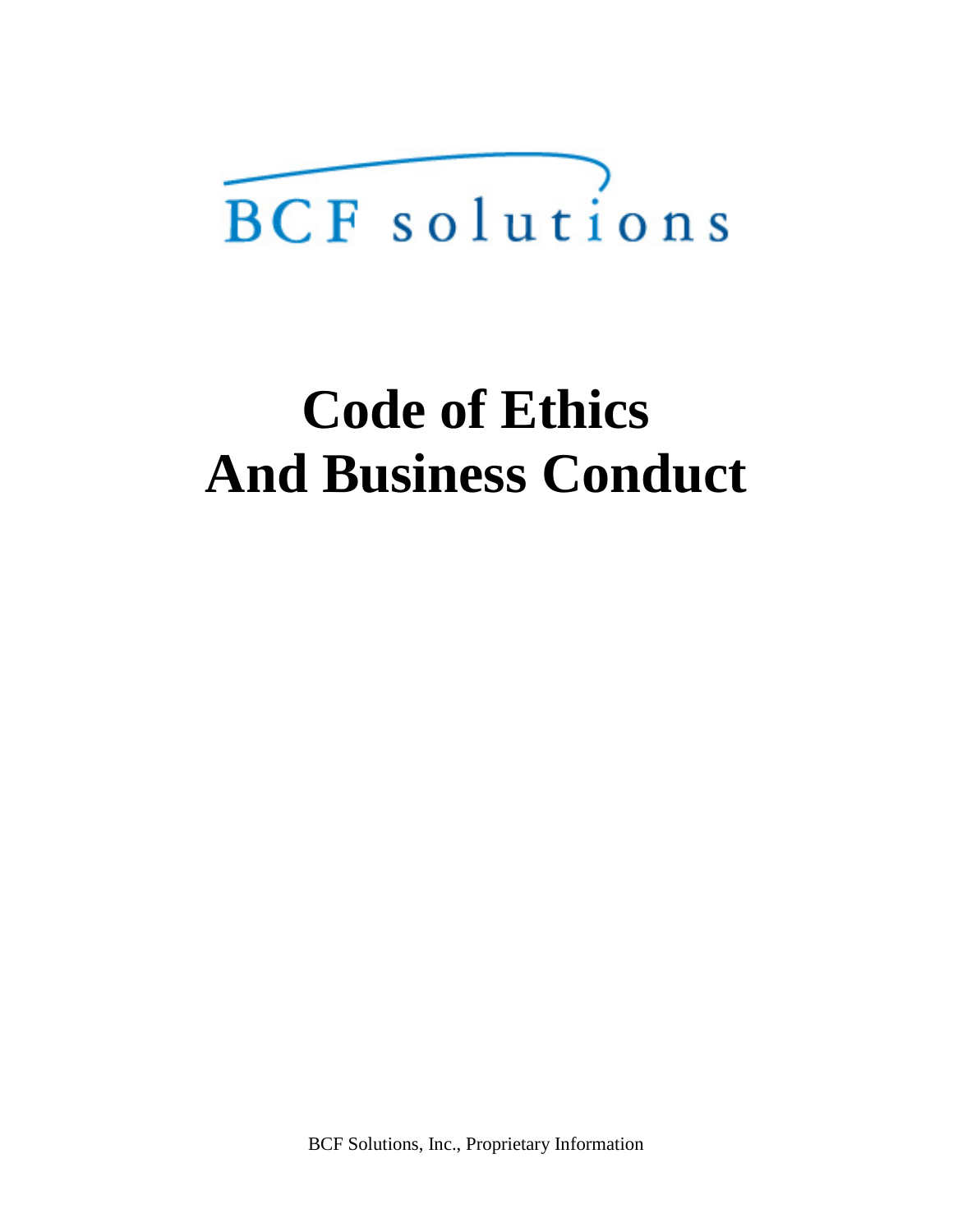

#### **Introduction**

This Code of Ethics and Business Conduct sets out basic principles to guide all employees of BCF Solutions, Inc. All of our employees must conduct themselves accordingly and seek to avoid even the appearance of improper behavior.

If a law conflicts with a policy in this Code, you must comply with the law. Also, if a local custom or policy conflicts with this Code, you must comply with the Code. If you have any questions about these conflicts, you should ask your supervisor or a corporate manager how to handle the situation

#### **Compliance with Laws, Rules and Regulations**

Obeying the law, both in letter and in spirit, is the foundation on which BCF's ethical standards are built. All employees must respect and obey the laws, rules and regulations of the cities, states and countries in which we operate. If unsure seek advice from supervisors, managers or other appropriate personnel.

#### **Respect for the Individual**

We all deserve to work in an environment where we are treated with dignity and respect. BCF is committed to creating such an environment because it brings out the full potential in each of us, which, in turn, contributes directly to our business success.

#### **Discrimination and Harassment**

The diversity of BCF's employees is a tremendous asset. We are firmly committed to providing equal opportunity in all aspects of employment and will not tolerate any discrimination or harassment based on race, color, religion, sex, national origin or any other protected class. For further information you should consult the appropriate BCF policy, found in the Policies and Procedures Handbook.

#### **Personal Conflicts of Interest**

A "conflict of interest" exists when a person's private interest interferes in any way - or even appears to interfere - with the interests of BCF, its clients or its suppliers. A conflict situation can arise when an employee takes actions or has interests that may make it difficult to perform his or her work objectively and effectively. Conflicts of interest may also arise when an employee or a member of his or her family receives improper personal benefits as a result of his or her position in BCF.

You should avoid any direct or indirect business connection with our customers, suppliers or competitors, except as required on our behalf. You must bring to the attention of your supervisor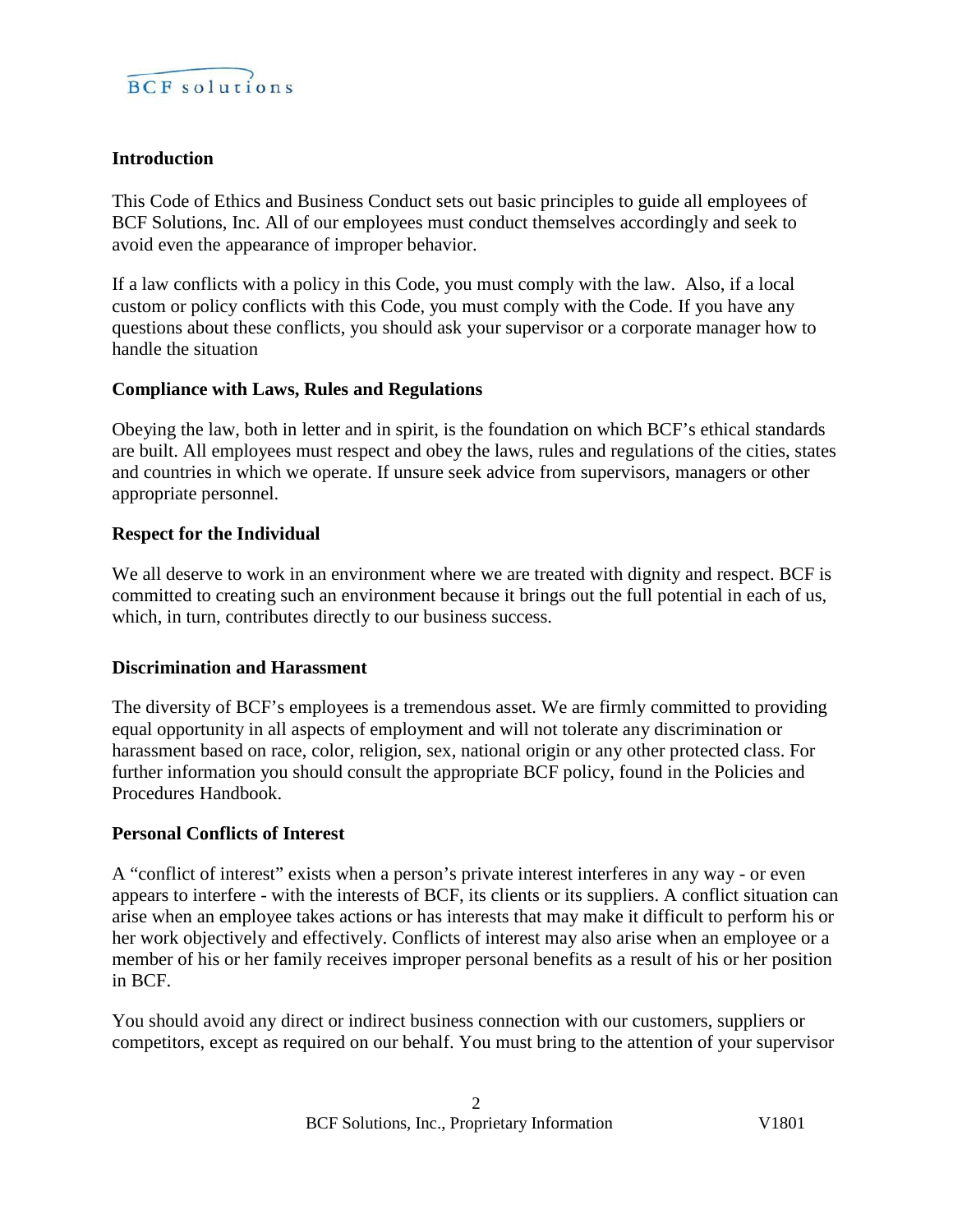if you receive compensation or favors from a competitor, customer or supplier in order that a conflict of interest determination can be made.

Conflicts of interest are prohibited as a matter of BCF policy. Conflicts of interest may not always be clear-cut, so if you have a question, you should consult with your supervisor. Any employee who becomes aware of a conflict or potential conflict should bring it to the attention of a supervisor, manager or other appropriate personnel.

#### **Organizational Conflicts of Interest (OCI)**

There are three categories of OCI that BCF avoids:

**Unequal Access to Information**. For example having access to non-public/proprietary information that provides unfair competitive advantage in future competition.

**Biased Ground Rules**. For example, drafting the SOW (Statement of Work) or specs that will be used in a future contract that skews the competition in its favor.

**Impaired Objectivity**, For example, a contractor evaluating its own performance or products.

Employees that believe that BCF has an OCI issue, or the potential for an OCI, need to alert BCF management.

#### **Competition and Fair Dealing**

We seek to outperform our competition fairly and honestly. We seek competitive advantages through superior performance, never through unethical or illegal business practices. Acquiring proprietary information that was obtained without the owner's consent, or inducing such disclosures by past or present employees of other companies is prohibited. Each employee should endeavor to respect the rights of and deal fairly with BCF's customers, suppliers, competitors and employees. No employee should take unfair advantage of anyone through manipulation, concealment, abuse of privileged information, misrepresentation of material facts, or any other illegal trade practice.

No employee is permitted to engage in price fixing, bid rigging, allocation of markets or customers, or similar illegal anti-competitive activities.

The purpose of business entertainment and gifts in a commercial setting is to create goodwill and sound working relationships, not to gain unfair advantage with customers. No gift or entertainment should ever be offered, given, provided or accepted by any BCF employee or officer, family member of an employee or officer, or agent unless it: (1) is not a cash gift, (2) is consistent with customary business practices, (3) is reasonable in value, (4) cannot be construed as a bribe or payoff and (5) does not violate any laws, regulations or applicable policies of the other party's organization. Please discuss with your supervisor any gifts or proposed gifts which you are not certain are appropriate.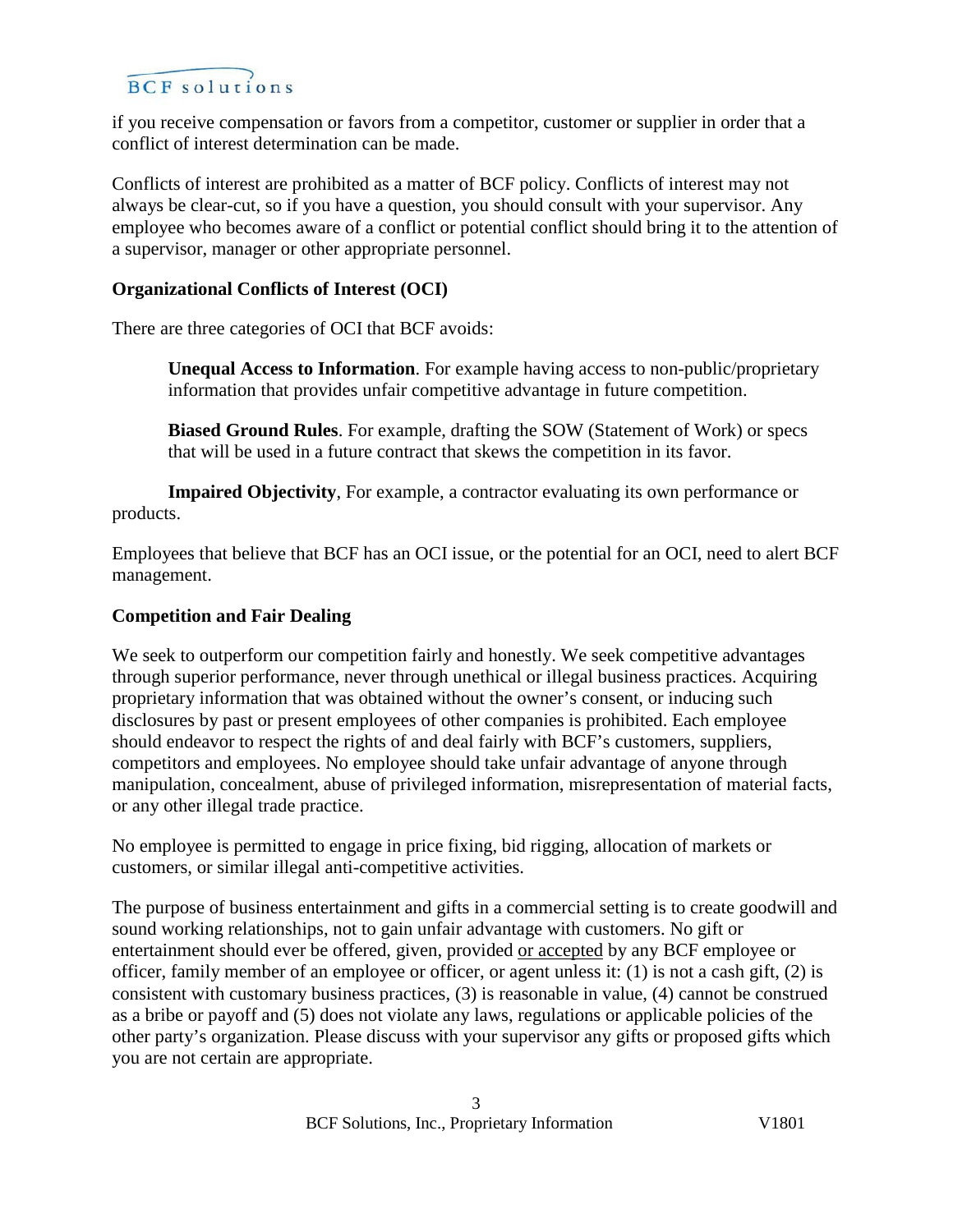## $\widehat{BCF}$  solutions

#### **Political Contributions**

BCF prohibits political contributions directly or through trade associations. This includes: (a) any contributions of BCF funds or other assets for political purposes, (b) encouraging individual employees to make any such contribution; or (c) reimbursing an employee for any contribution.

Individual employees are free to make personal political contributions as they see fit.

#### **Health and Safety**

BCF strives to provide each employee with a safe and healthy work environment. Each employee has the responsibility for maintaining a safe and healthy workplace for all employees and by following environmental, safety and health rules and practices and reporting accidents, injuries and unsafe equipment, practices or conditions. Violence and threatening behavior are not permitted.

Employees are expected to perform their work in a safe manner, free of the influences of alcohol, illegal drugs or controlled substances. The use of illegal drugs in the workplace will not be tolerated.

#### **Environmental**

BCF expects its employees to follow all applicable environmental laws and regulations. If you are uncertain about your responsibility or obligation you should check with your supervisor.

#### **Record-Keeping**

BCF requires honest, accurate and timely recording and reporting of information in order to make responsible business decisions.

All business expense accounts must be documented and recorded accurately in a timely manner. If you are not sure whether a certain expense is legitimate, ask your supervisor or the Finance Department.

We are committed to honest and accurate reporting when charging costs to our customers. Accurately reporting labor charges is essential (and mandatory) because it is the source of charging direct costs and distributing overhead costs to a contract. We are each responsible for understanding and complying with BCF's labor reporting procedures. If unsure, seek guidance from your supervisor.

#### **Protection of Proprietary Information**

Employees must maintain the confidentiality of proprietary information entrusted to them by BCF or its customers or suppliers, except when disclosure is authorized in writing by the CEO or President or required by laws or regulations. Proprietary information includes all non-public information that might be of use to competitors or harmful to BCF or its customers or suppliers if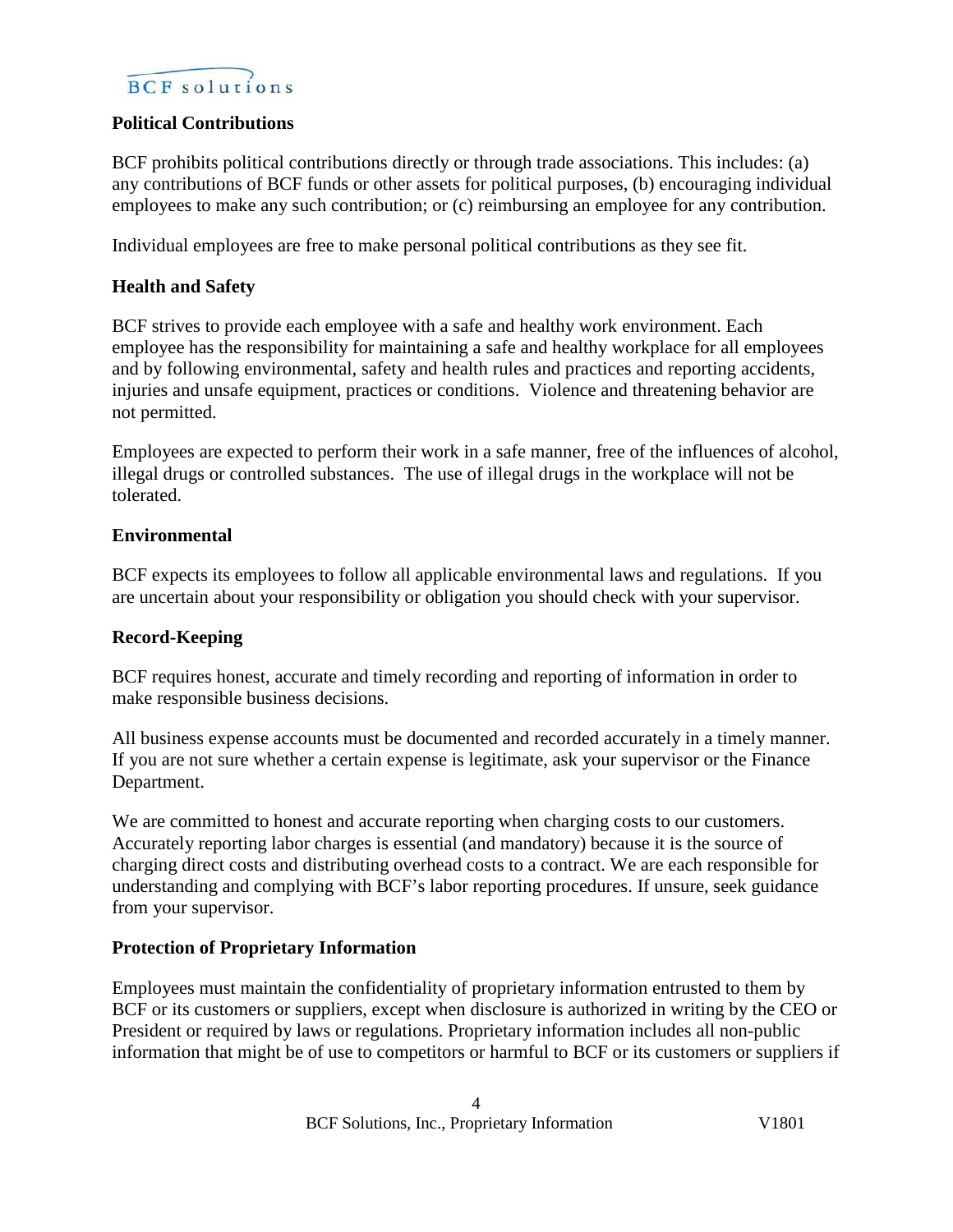disclosed. It includes information that suppliers and customers have entrusted to us. The obligation to preserve proprietary information continues even after employment ends.

#### **Protection and Proper Use of BCF Assets**

All employees should protect BCF's assets and the assets of our clients and ensure their efficient use. Theft, carelessness, and waste have a direct impact on BCF's profitability. Any suspected incident of fraud or theft should be immediately reported for investigation.

BCF assets are provided for legitimate business purposes. Nonetheless, occasional personal use is permissible as long as it does not affect job performance or cause a disruption in the workplace. Employees at client locations must strictly adhere to the client's policies. Please be informed that when using telecommunication systems for personal use, there is no presumption of privacy.

The obligation of employees to protect BCF's assets includes BCF's proprietary information. Proprietary information includes intellectual property such as trade secrets, patents, trademarks, and copyrights, as well as business, marketing and service plans, engineering and manufacturing ideas, designs, databases, records, salary information and any unpublished financial and rate data and reports. Unauthorized use or distribution of this information is a violation of BCF policy. It could also be illegal and result in civil or criminal penalties.

We will not engage in unauthorized use, copying, distribution or alteration of software or other intellectual property.

#### **Payments to Government Personnel**

The U.S. Foreign Corrupt Practices Act prohibits giving anything of value, directly or indirectly, to officials of foreign governments or foreign political candidates in order to obtain or retain business. Never give or authorize directly or indirectly any illegal payments to government officials of any country. While the FCPA does, in certain limited circumstances, allow nominal "facilitating payments" to be made, any such payment must be discussed with and approved by BCF senior management before any such payment can be made.

In addition, the U.S. government has a number of laws and regulations regarding business gratuities, which may be accepted by U.S. government personnel. The promise, offer or delivery to an official or employee of the U.S. government of a gift, favor or other gratuity in violation of these rules would not only violate BCF policy but is also a civil or criminal offense. State and local governments, as well as foreign governments, often have similar rules.

#### **Disclosure Obligations incumbent upon BCF**

BCF as a company must disclose in a timely manner, in writing to the DoD OIG, credible evidence of criminal violations (fraud, conflict of interest, bribery, gratuity violations); Civil False Claims violations; and "significant overpayments." An employee that believes that there is credible evidence of such criminal violations must bring this to the attention of BCF management for further action.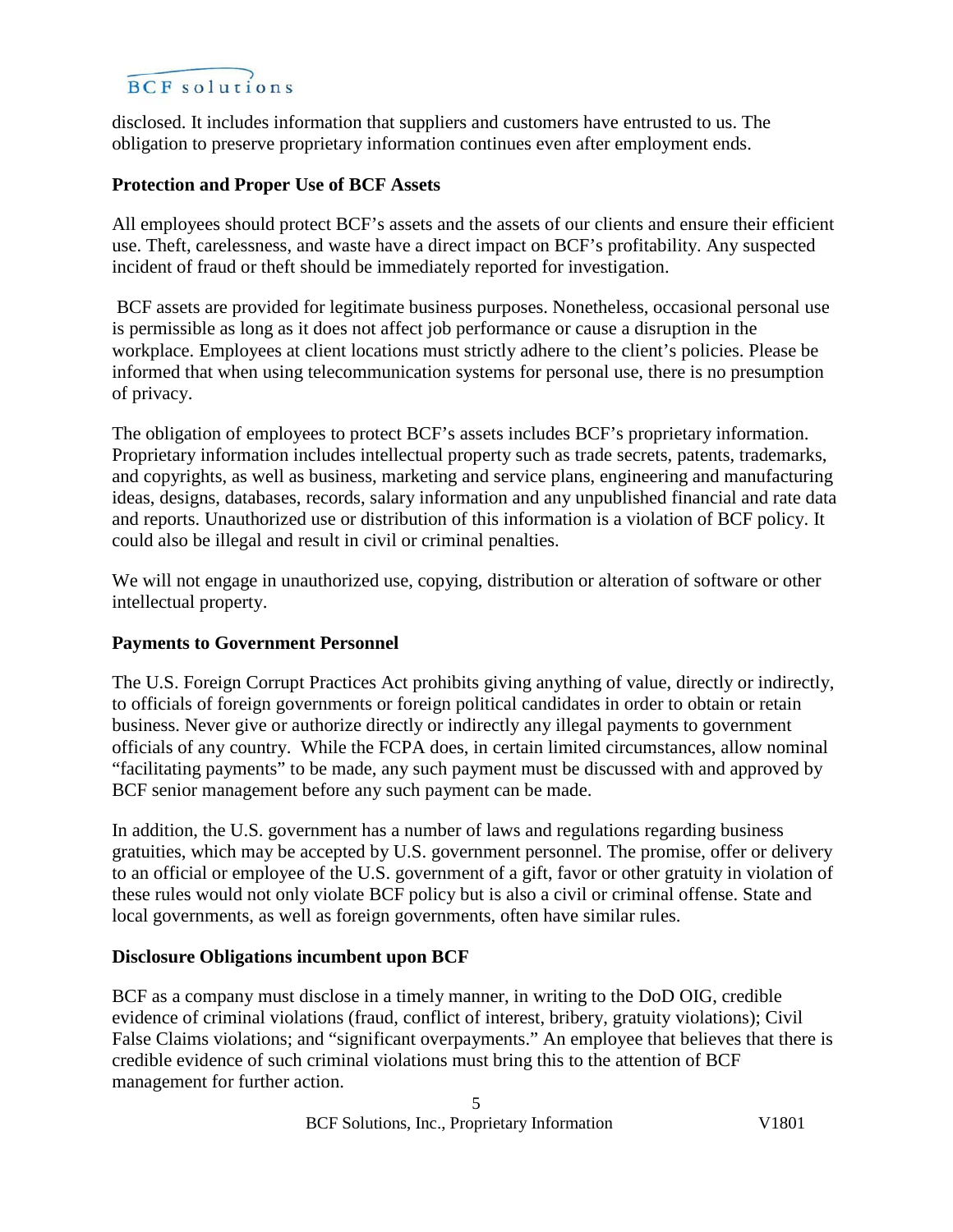#### **Compliance Procedures**

We must all work to ensure prompt and consistent action against violations of this Code. However, in some situations it is difficult to know right from wrong. Since we cannot anticipate every situation that will arise, it is important that we have a way to approach a new question or problem. These are the steps to keep in mind:

Make sure you have all the facts. In order to reach the right solutions, we must be as fully informed as possible.

Ask yourself: What specifically am I being asked to do? Does it seem unethical or improper? This will enable you to focus on the specific question you are faced with, and the alternatives you have. Use your judgment and common sense; if something seems unethical or improper, it probably is.

Discuss the problem with your supervisor. This is the basic guidance for all situations. In many cases, your supervisor will be more knowledgeable about the question, and will appreciate being brought into the decision-making process. Remember that it is your supervisor's responsibility to help solve problems. If you are uncomfortable discussing the problem with your supervisor you can talk to your division director, human resources manager, or other corporate management. If you feel the need to report externally to BCF, you may contact a Government Hot Line.

You may report violations in confidence and without fear of retaliation. If your situation requires that your identity be kept secret, your anonymity will be protected. BCF does not permit retaliation of any kind against employees for good faith reports of suspected violations.

Always ask first, act later: If you are unsure of what to do in any situation, seek guidance before you act.

All employees are subject to BCF's Code, Those who violate the standards in this Code will be subject to disciplinary action, *including possible dismissal*. Furthermore, violations of this Code may also be violations of the law and may result in civil or criminal penalties for you, your supervisors and/or BCF. The basic principles discussed in this Code are subject to any BCF policies covering the same issues.

#### **Acknowledgement**

BCF requires that all employees and officers review the Code of Business Conduct and acknowledge their understanding and adherence in writing on an on the attached form.